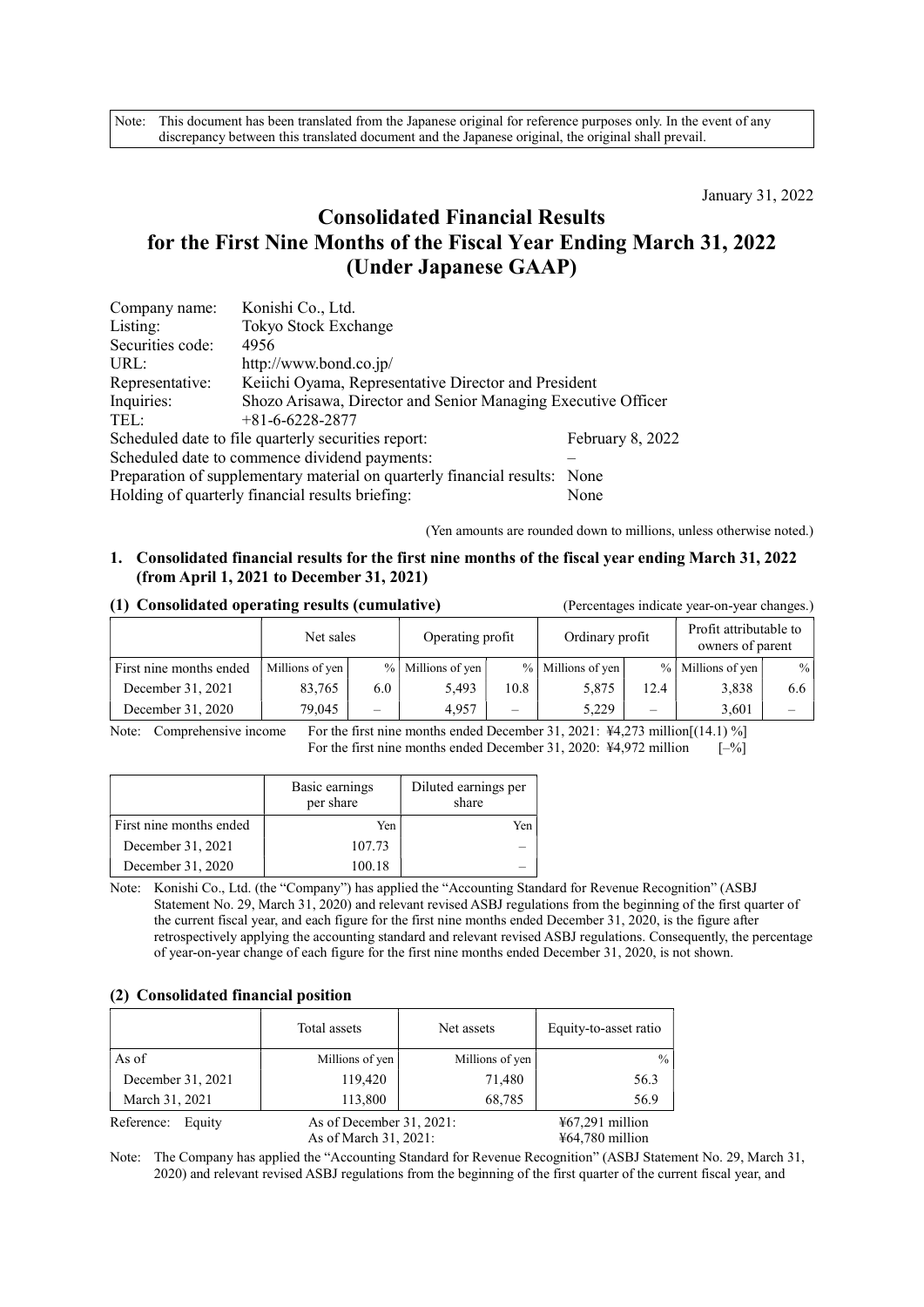each figure as of March 31, 2021, is the figure after retrospectively applying the accounting standard and relevant revised ASBJ regulations.

# 2. Cash dividends

|                                                    | Annual dividends  |                                                                     |                          |       |       |  |  |  |  |
|----------------------------------------------------|-------------------|---------------------------------------------------------------------|--------------------------|-------|-------|--|--|--|--|
|                                                    | First quarter-end | Total<br>Second quarter-end<br>Third quarter-end<br>Fiscal year-end |                          |       |       |  |  |  |  |
|                                                    | Yen               | Yen                                                                 | Yen                      | Yen   | Yen   |  |  |  |  |
| Fiscal year ended<br>March 31, 2021                | -                 | 18.00                                                               | $\overline{\phantom{0}}$ | 22.00 | 40.00 |  |  |  |  |
| Fiscal year ending<br>March 31, 2022               | –                 | 22.00                                                               | –                        |       |       |  |  |  |  |
| Fiscal year ending<br>March 31, 2022<br>(Forecast) |                   |                                                                     |                          | 22.00 | 44.00 |  |  |  |  |

Note: Revisions to the forecasts of cash dividends most recently announced: None

## 3. Consolidated earnings forecasts for the fiscal year ending March 31, 2022 (from April 1, 2021 to March 31, 2022)

|                                      |                               |               |                    |               |                                            |               |                                |               | (Percentages indicate year-on-year changes.) |
|--------------------------------------|-------------------------------|---------------|--------------------|---------------|--------------------------------------------|---------------|--------------------------------|---------------|----------------------------------------------|
|                                      | Operating profit<br>Net sales |               | Ordinary profit    |               | Profit attributable to<br>owners of parent |               | Basic<br>earnings per<br>share |               |                                              |
|                                      | Millions of<br>ven            | $\frac{0}{0}$ | Millions of<br>ven | $\frac{0}{0}$ | Millions of<br>yen                         | $\frac{0}{0}$ | Millions of<br>ven             | $\frac{0}{0}$ | Yen I                                        |
| Fiscal year ending<br>March 31, 2022 | 112,600                       | 4.5           | 7,700              | 8.7           | 8,200                                      | 10.4          | 5,300                          | 7.5           | 148.85                                       |

Note: Revisions to the consolidated earnings forecasts most recently announced: None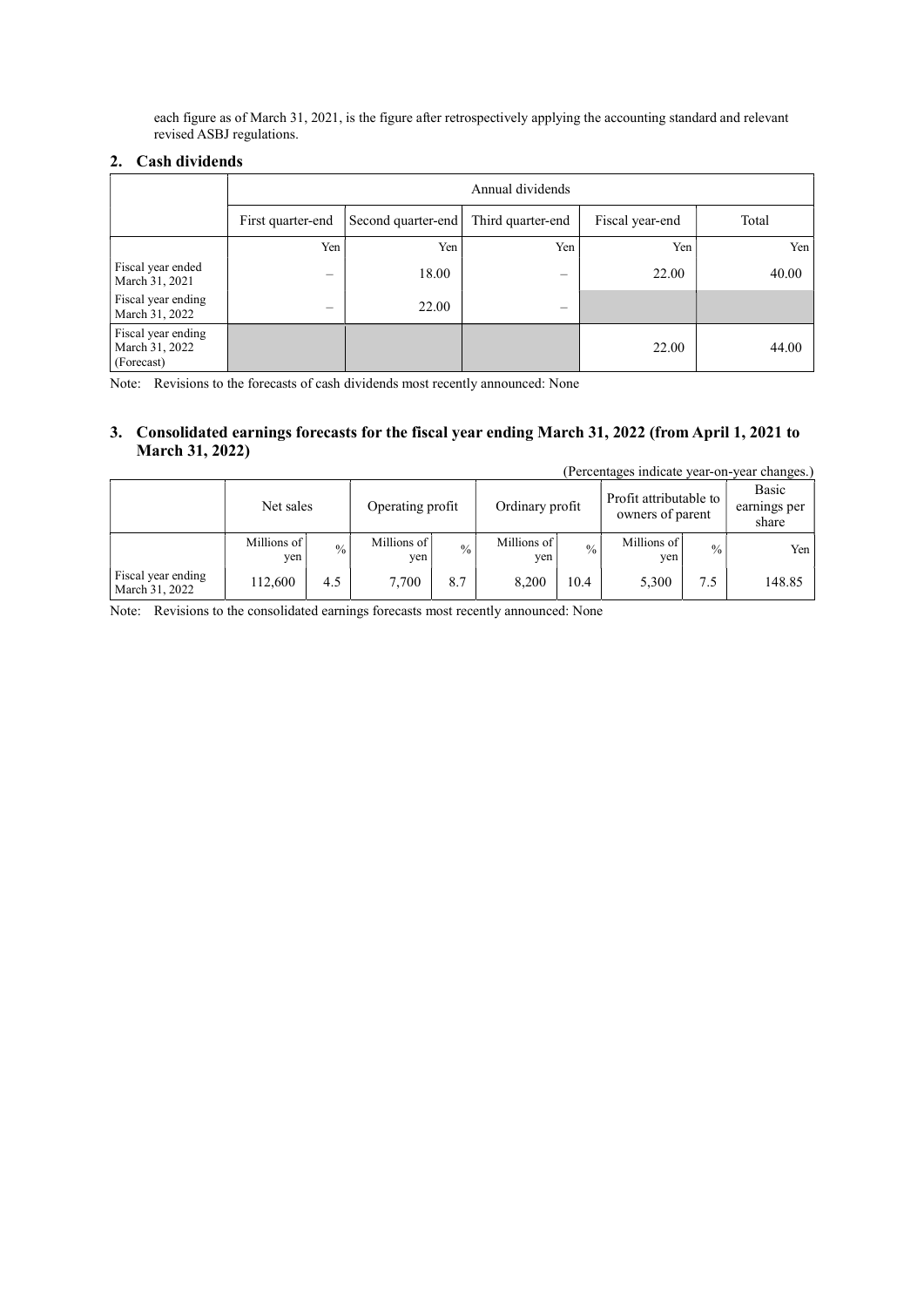#### \* Notes

- (1) Changes in significant subsidiaries during the first nine months ended December 31, 2021 (changes in specified subsidiaries resulting in the change in scope of consolidation): None
- (2) Application of special accounting for preparing quarterly consolidated financial statements: None
- (3) Changes in accounting policies, changes in accounting estimates, and restatement
	- (i) Changes in accounting policies due to revisions to accounting standards and other regulations: Yes
	- (ii) Changes in accounting policies other than (i): None
	- (iii) Changes in accounting estimates: None
	- (iv) Restatement: None
	- Note: For details, please refer to "2. Quarterly consolidated financial statements and significant notes thereto (3) Notes to quarterly consolidated financial statements, Changes in accounting policies" on page 9 of the financial results report (Attached Material).
- (4) Number of issued shares (common shares)
	- (i) Total number of issued shares at the end of the period (including treasury shares)

| As of December 31, 2021 | 40,707,440 shares |
|-------------------------|-------------------|
| As of March $31, 2021$  | 40,707,440 shares |

(ii) Number of treasury shares at the end of the period

| As of December 31, 2021 | 5,067,361 shares |
|-------------------------|------------------|
| As of March 31, 2021    | 5,102,082 shares |

(iii) Average number of shares outstanding during the period

| For the first nine months ended December 31, 2021 | 35,626,182 shares |
|---------------------------------------------------|-------------------|
| For the first nine months ended December 31, 2020 | 35,947,550 shares |

- \* Quarterly financial results reports are exempt from quarterly review conducted by certified public accountants or an audit corporation.
- \* Proper use of earnings forecasts, and other special matters

Forward-looking statements, including the earnings forecasts stated in these materials, are based on information currently available to the Company and certain assumptions deemed reasonable. Results may differ materially from the earnings forecasts due to various factors. For the assumptions used as the basis for the earnings forecasts and special remarks regarding the use of the earnings forecasts, please refer to "1. Qualitative information regarding financial results for the first nine months (3) Explanation of consolidated earnings forecasts and other forward-looking statements" on page 4 (Attached Material).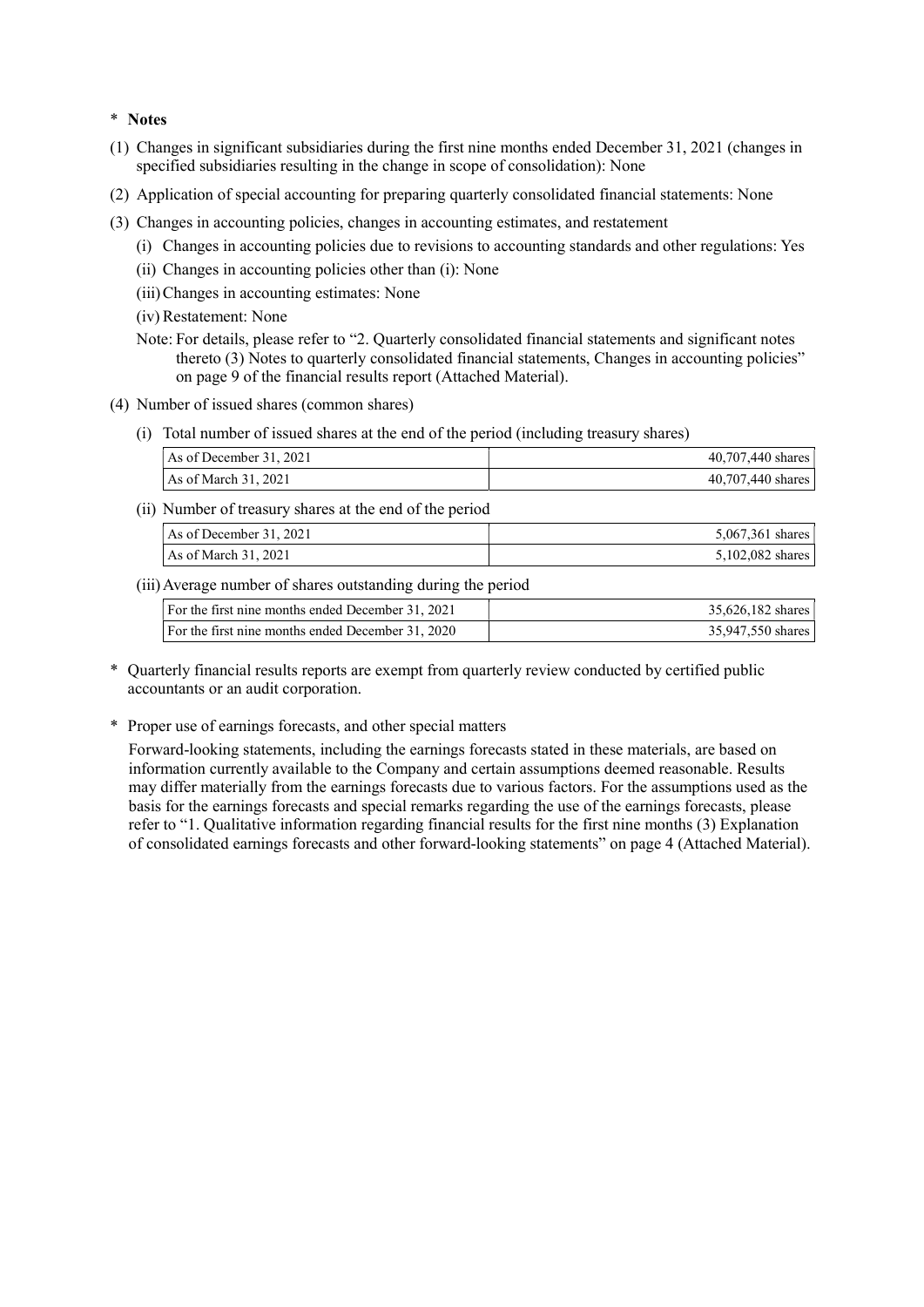# Attached Material

# **Index**

|    | (3) Explanation of consolidated earnings forecasts and other forward-looking statements4      |  |
|----|-----------------------------------------------------------------------------------------------|--|
| 2. |                                                                                               |  |
|    |                                                                                               |  |
|    | (2) Consolidated statement of income (cumulative) and consolidated statement of comprehensive |  |
|    |                                                                                               |  |
|    |                                                                                               |  |
|    |                                                                                               |  |
|    |                                                                                               |  |
|    |                                                                                               |  |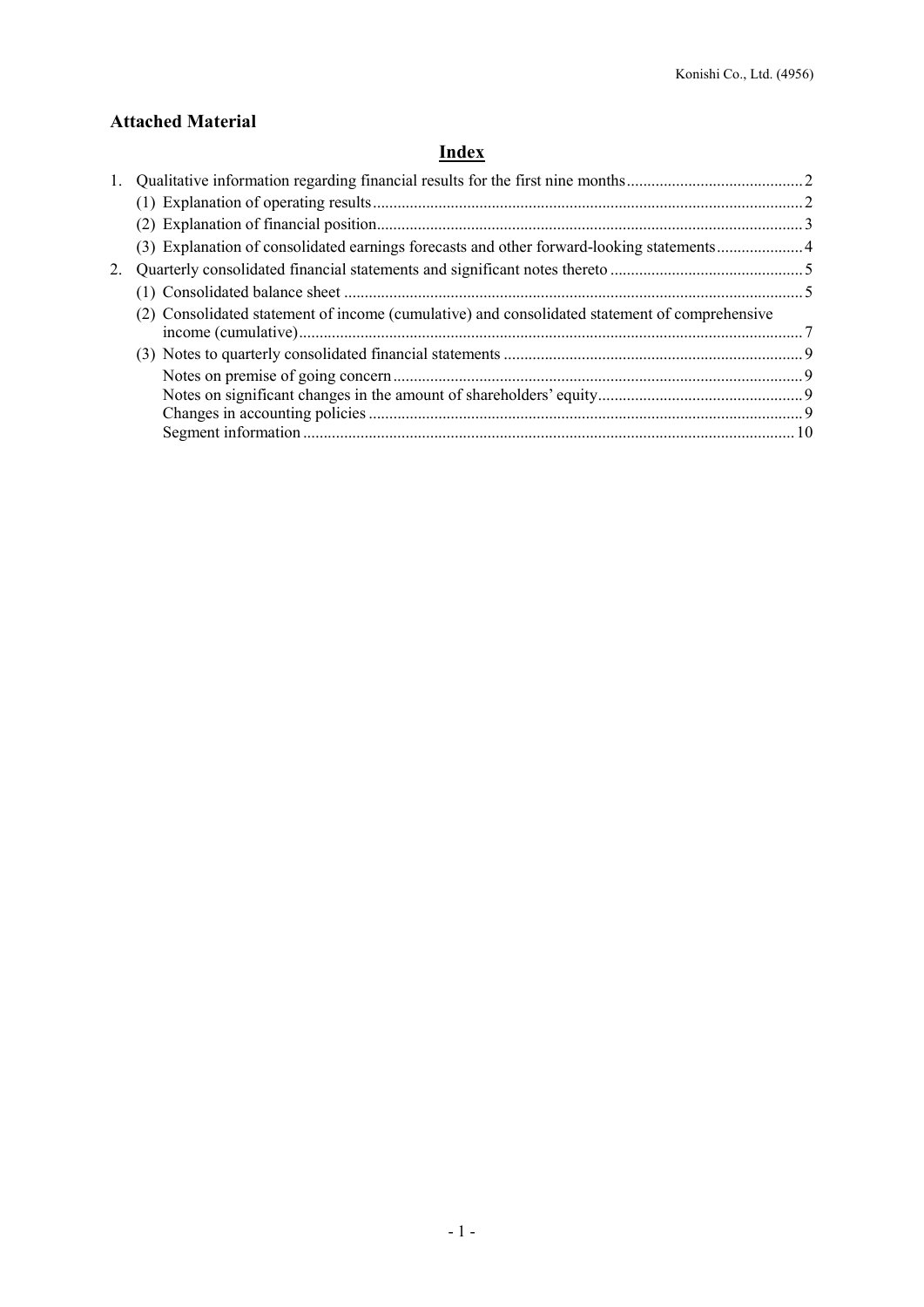# 1. Qualitative information regarding financial results for the first nine months

### (1) Explanation of operating results

During the nine months ended December 31, 2021 (the first nine months under review), Japan's economy showed signs of recovery in corporate earnings, supported by the effects of economic measures, the recovery of overseas demand and other factors. However, the situation continues to be unpredictable as a result of factors such as the resurgence of COVID-19 infection due to the outbreak of new variant strains and rising raw material prices due to the high price of crude oil.

With regard to the main industries related to the Company and its subsidiaries (the "Group"), the number of new housing starts maintained a recovery trend in the housing industry. Furthermore, in the automotive industry, the recovery trend continued, but production tended to decline due to factors such as supply shortages of semiconductors and parts, and disruptions in global logistics networks. In the civil engineering and construction work industry, demand for repair and improvement works of buildings and demand for maintenance and mending of infrastructure such as roads and railroads remained strong.

As a result, the Group's operating results for the first nine months under review were as follows. Net sales increased 6.0% year on year to 83,765 million yen, operating profit increased 10.8% year on year to 5,493 million yen, ordinary profit increased 12.4% year on year to 5,875 million yen, and profit attributable to owners of parent increased 6.6% year on year to 3,838 million yen.

The "Accounting Standard for Revenue Recognition" (ASBJ Statement No. 29, March 31, 2020) and other relevant standards have been applied from the beginning of the first quarter of the current fiscal year, and comparative analysis is based on figures after retrospective application. For details, please refer to "2. Quarterly consolidated financial statements and significant notes thereto (3) Notes to quarterly consolidated financial statements, Changes in accounting policies."

#### Results by segment are as follows.

The Group's business segments were "Bond," "Civil Engineering and Construction," and "Chemicals." However, from the first quarter of the current fiscal year, the business of adhesives, repair materials, and sealants used in the civil engineering and construction field, which were included in "Civil Engineering and Construction," was transferred to "Bond," and the business segments have been reorganized as "Bond," "Chemicals," and "Construction." This was due to the change in management structure to further enhance the construction contracting business for repair, improvement and reinforcement of social infrastructure and building stock markets from April 2021 onwards.

The following comparisons with the same period of the previous fiscal year are based on figures prepared in accordance with the new segment classifications.

(i) Bond (synthetic adhesive)

In the general household field, despite showing a recovery trend, sales decreased due to a downturn in sales after special demand for convenience stores and home improvement stores from people staying home last year. Sales of adhesives for interior work and adhesives for interior building materials in the housing-related field, increased in line with the recovery of the number of new housing starts. Sales of adhesives such as water-based adhesives for use in paper-related application, and elastic adhesives for use in such applications as automotive and electrical components in the industrial material field also increased due to the favorable performance. In the construction field, sales of materials used for building repairs and building sealants increased. Although sales did not reach levels prior to the spread of COVID-19 in each field, sales were favorable overall due to a recovery trend.

In the civil engineering field, sales recovered to the level of the previous year despite the effects of extended construction periods for methods for surface protection and for preventing detachment. However, profit tended to decrease as the price of raw materials used for adhesives and sealants rose significantly from the third quarter onward, and the passing on of these costs to product prices was unable to make up for this.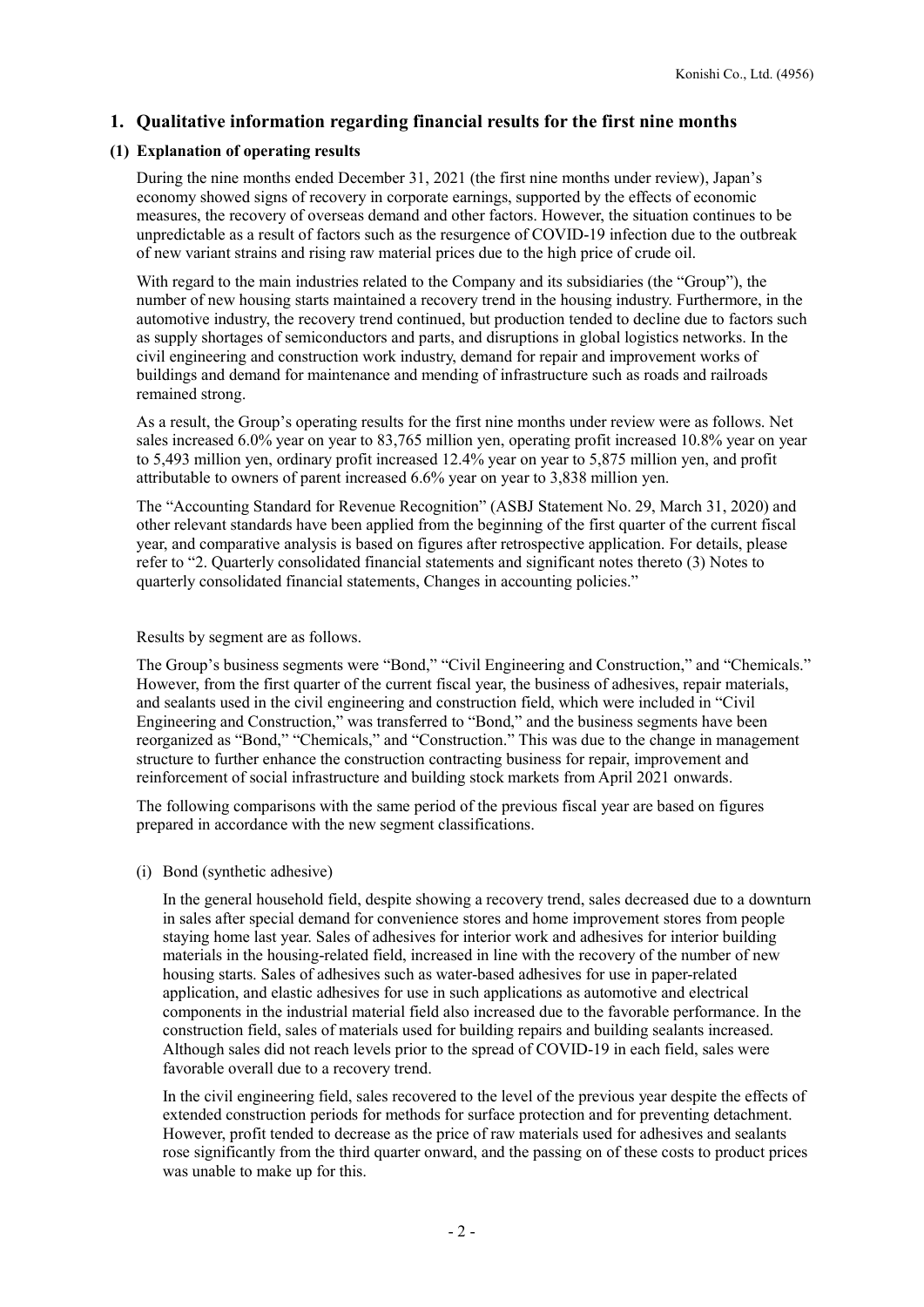As a result of the above, net sales increased 9.4% year on year to 47,982 million yen and operating profit increased 3.8% year on year to 3,731 million yen.

(ii) Chemicals

In the chemical engineering field, although sales of ethanol-related products fell in reaction to last year's emergency demands, sales of resin materials were strong, and sales increased significantly.

In the automotive field, sales of products used in automotive electrical components increased significantly. In addition, sales also increased for products for use with heat dissipation adhesives in the electronic and electrical field and products in the coating materials field.

Sales at MARUYASU & CO., LTD. significantly increased due to the strong performance of products for use in semiconductor manufacturing and products for use in capacitors.

As a result of the above, net sales increased 16.3% year on year to 23,607 million yen and operating profit increased 84.4% year on year to 733 million yen.

(iii) Construction

In the Civil Engineering and Construction Business, sales decreased given large orders for construction projects last year but were in line with plan. In addition, the orders of repair, improvement, and reinforcement works in the infrastructure, particularly for public works, and used building markets were strong.

As a result of the above, net sales decreased 18.2% year on year to 12,027 million yen and operating profit increased 22.1% year on year to 988 million yen.

(iv) Other

The Other segment represents the Real Estate Rental Business, etc. Net sales decreased 23.2% year on year to 148 million yen and operating profit decreased 77.7% year on year to 32 million yen.

## (2) Explanation of financial position

Assets, liabilities and net assets

Total assets as of December 31, 2021 increased by 5,619 million yen from the previous fiscal year-end to 119,420 million yen.

(i) Assets

Current assets increased by 6,333 million yen from the previous fiscal year-end to 82,322 million yen mainly due to an increase of 5,699 million yen in electronically recorded monetary claims operating and an increase of 3,320 million yen in cash and deposits, despite a decrease of 3,872 million yen in notes and accounts receivable - trade, and contract assets. Non-current assets decreased by 714 million yen from the previous fiscal year-end to 37,097 million yen mainly due to a decrease of 434 million yen in property, plant and equipment.

(ii) Liabilities

Current liabilities increased by 2,915 million yen from the previous fiscal year-end to 42,348 million yen mainly due to an increase of 4,355 million yen in notes and accounts payable - trade, despite a decrease of 1,314 million yen in income taxes payable. Non-current liabilities increased by 9 million yen from the previous fiscal year-end to 5,591 million yen.

(iii) Net assets

Net assets increased by 2,694 million yen from the previous fiscal year-end to 71,480 million yen mainly due to an increase of 2,270 million yen in retained earnings.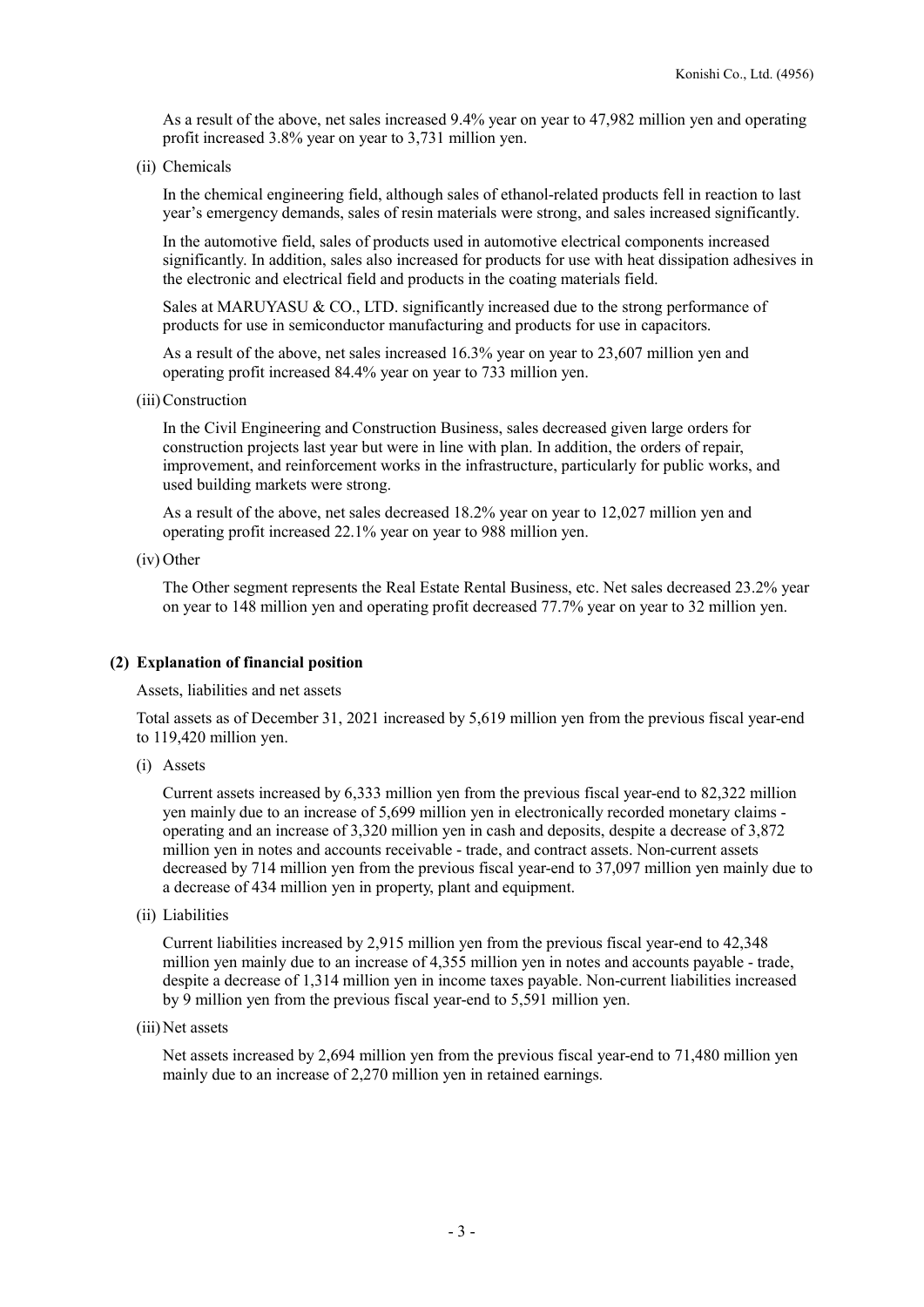# (3) Explanation of consolidated earnings forecasts and other forward-looking statements

For the earnings forecasts, please refer to the "Notice of Revisions to Earnings Forecasts" announced on September 24, 2021.

For the forecasts of cash dividends, please refer to the "Notice of Dividend (Increase in Interim Dividend) and Revision of Year-end Dividend Forecast" announced on October 22, 2021.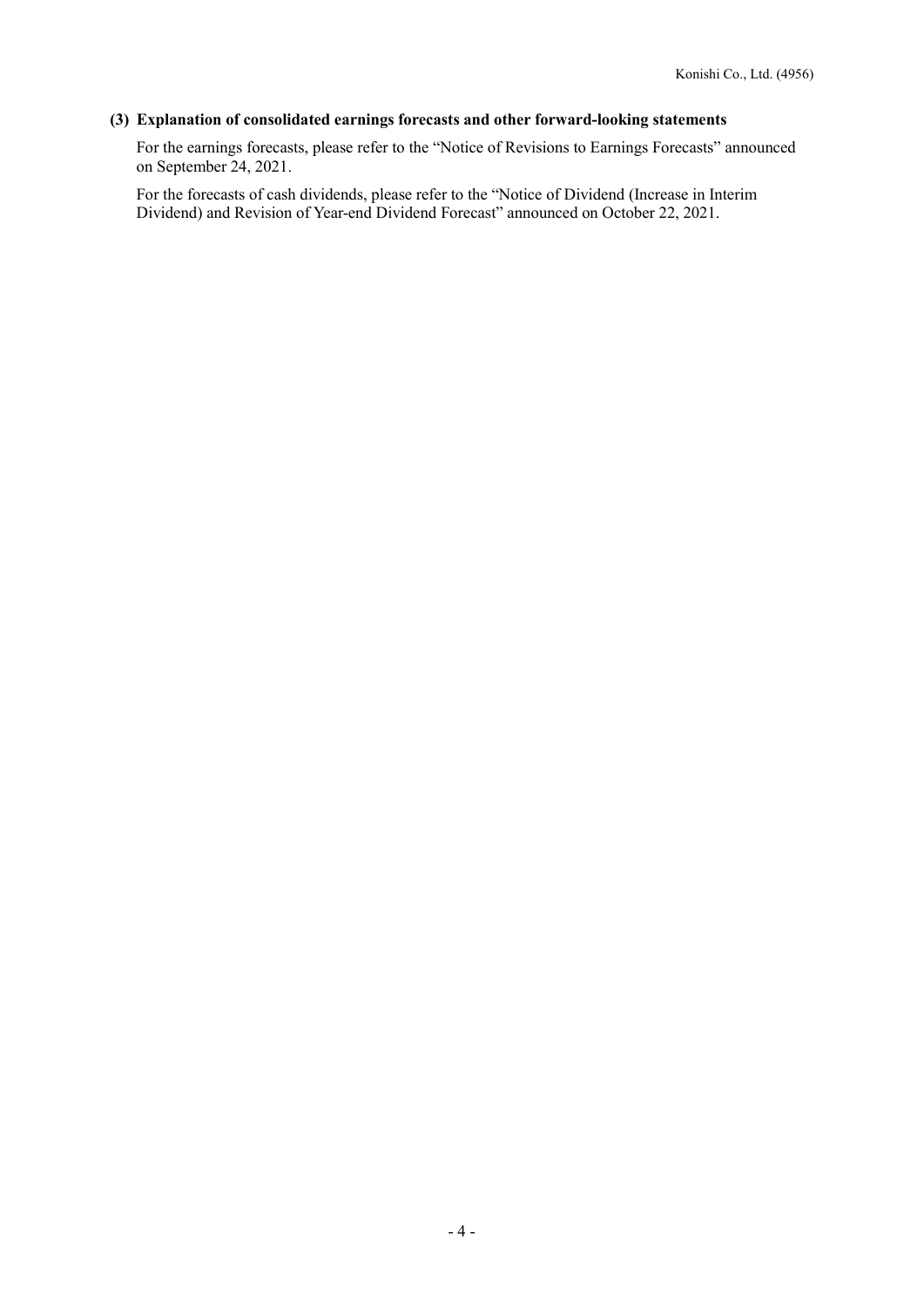# 2. Quarterly consolidated financial statements and significant notes thereto

# (1) Consolidated balance sheet

|                                                               |                      | (Millions of yen)       |
|---------------------------------------------------------------|----------------------|-------------------------|
|                                                               | As of March 31, 2021 | As of December 31, 2021 |
| Assets                                                        |                      |                         |
| Current assets                                                |                      |                         |
| Cash and deposits                                             | 23,876               | 27,196                  |
| Notes and accounts receivable - trade, and contract<br>assets | 38,727               | 34,855                  |
| Electronically recorded monetary claims - operating           | 4,588                | 10,287                  |
| Merchandise and finished goods                                | 6,254                | 6,997                   |
| Work in process                                               | 248                  | 246                     |
| Raw materials and supplies                                    | 1,039                | 1,430                   |
| Other                                                         | 1,302                | 1,363                   |
| Allowance for doubtful accounts                               | (48)                 | (54)                    |
| Total current assets                                          | 75,989               | 82,322                  |
| Non-current assets                                            |                      |                         |
| Property, plant and equipment                                 |                      |                         |
| Buildings and structures, net                                 | 12,462               | 12,157                  |
| Other, net                                                    | 13,349               | 13,219                  |
| Total property, plant and equipment                           | 25,812               | 25,377                  |
| Intangible assets                                             | 991                  | 866                     |
| Investments and other assets                                  |                      |                         |
| Investment securities                                         | 8,005                | 8,005                   |
| Other                                                         | 3,020                | 2,865                   |
| Allowance for doubtful accounts                               | (18)                 | (18)                    |
| Total investments and other assets                            | 11,007               | 10,853                  |
| Total non-current assets                                      | 37,811               | 37,097                  |
| Total assets                                                  | 113,800              | 119,420                 |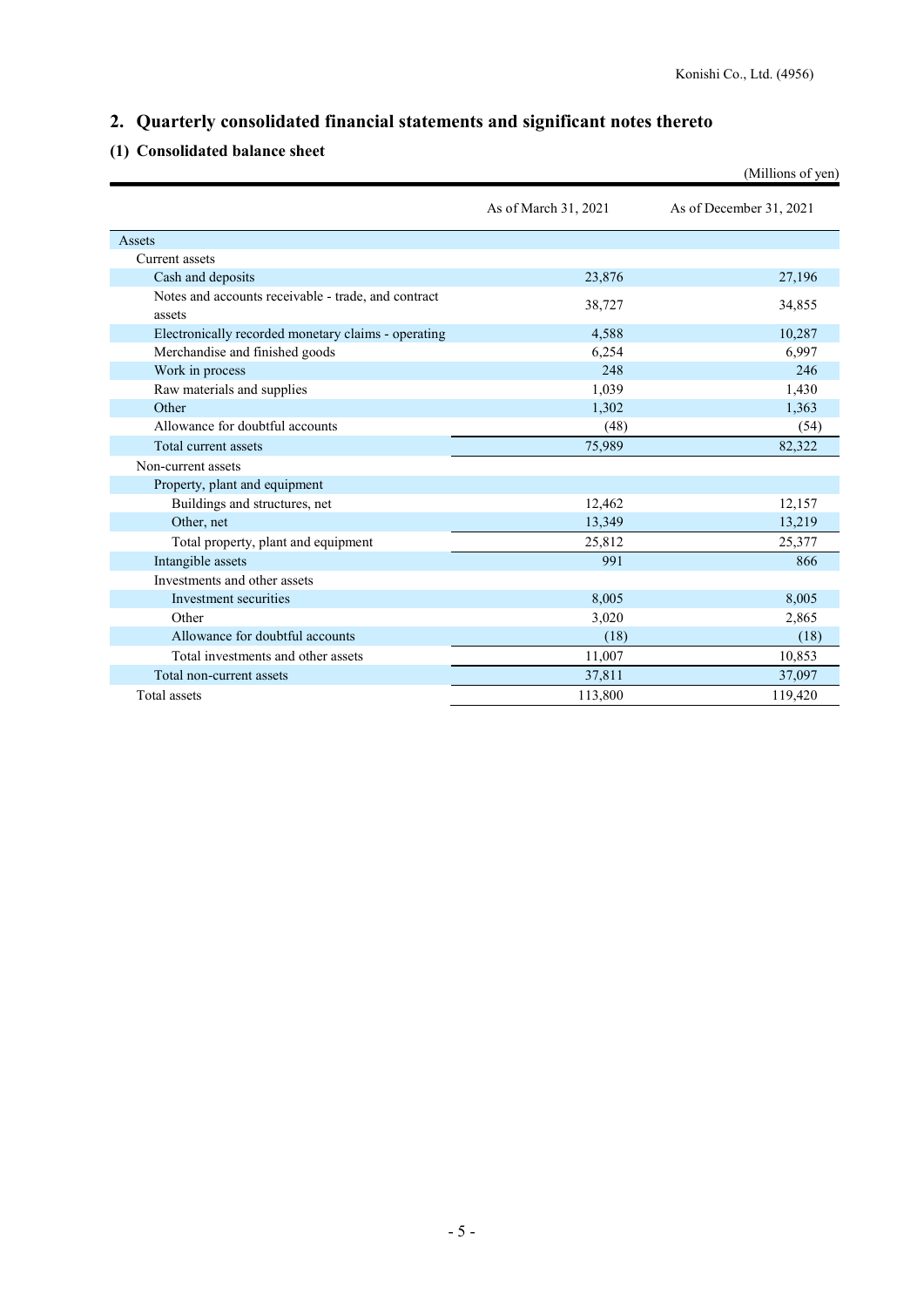# (Millions of yen)

|                                                       | As of March 31, 2021 | As of December 31, 2021 |
|-------------------------------------------------------|----------------------|-------------------------|
| Liabilities                                           |                      |                         |
| Current liabilities                                   |                      |                         |
| Notes and accounts payable - trade                    | 29,525               | 33,881                  |
| Electronically recorded obligations - operating       | 3,116                | 3,586                   |
| Short-term borrowings                                 | 48                   | 48                      |
| Current portion of long-term borrowings               | 81                   | 106                     |
| Income taxes payable                                  | 1,617                | 302                     |
| Provision for bonuses                                 | 1,108                | 604                     |
| Provision for bonuses for directors (and other        | 113                  | 65                      |
| officers)                                             |                      |                         |
| Other                                                 | 3,821                | 3,752                   |
| Total current liabilities                             | 39,433               | 42,348                  |
| Non-current liabilities                               |                      |                         |
| Long-term borrowings                                  | 440                  | 283                     |
| Retirement benefit liability                          | 836                  | 901                     |
| Other                                                 | 4,305                | 4,406                   |
| Total non-current liabilities                         | 5,582                | 5,591                   |
| <b>Total liabilities</b>                              | 45,015               | 47.939                  |
| Net assets                                            |                      |                         |
| Shareholders' equity                                  |                      |                         |
| Share capital                                         | 4,603                | 4,603                   |
| Capital surplus                                       | 4,526                | 4,544                   |
| Retained earnings                                     | 57,596               | 59,867                  |
| Treasury shares                                       | (5, 541)             | (5,503)                 |
| Total shareholders' equity                            | 61,185               | 63,511                  |
| Accumulated other comprehensive income                |                      |                         |
| Valuation difference on available-for-sale securities | 2,643                | 2,613                   |
| Deferred gains or losses on hedges                    | (0)                  | (0)                     |
| Foreign currency translation adjustment               | (66)                 | 160                     |
| Remeasurements of defined benefit plans               | 1,019                | 1,005                   |
| Total accumulated other comprehensive income          | 3,595                | 3,779                   |
| Non-controlling interests                             | 4,004                | 4,189                   |
| Total net assets                                      | 68,785               | 71,480                  |
| Total liabilities and net assets                      | 113,800              | 119,420                 |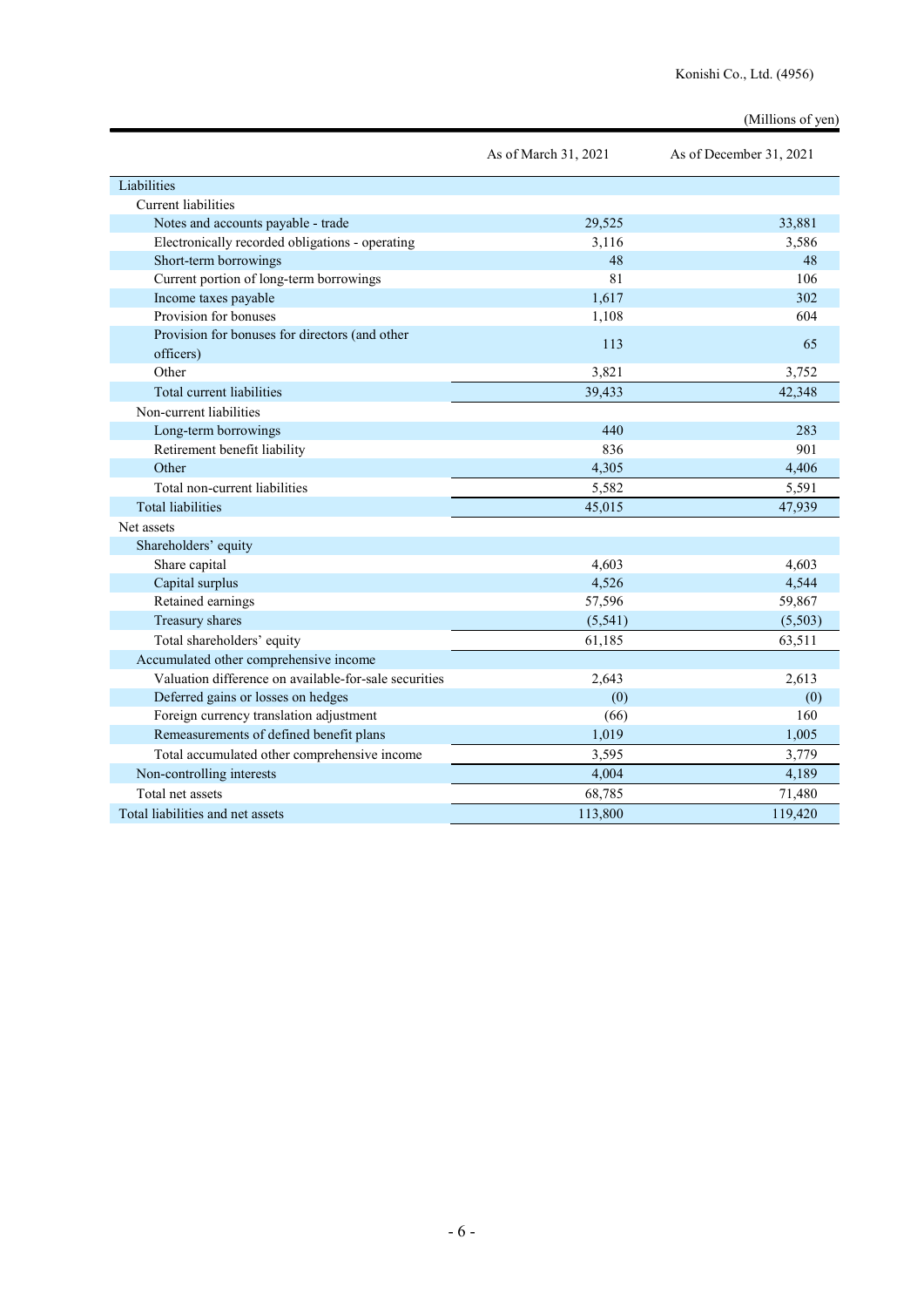# (2) Consolidated statement of income (cumulative) and consolidated statement of comprehensive income (cumulative)

|                                                                  |                                        | (Millions of yen)                      |  |
|------------------------------------------------------------------|----------------------------------------|----------------------------------------|--|
|                                                                  | Nine months ended<br>December 31, 2020 | Nine months ended<br>December 31, 2021 |  |
| Net sales                                                        | 79,045                                 | 83,765                                 |  |
| Cost of sales                                                    | 62,562                                 | 66,528                                 |  |
| Gross profit                                                     | 16,482                                 | 17,236                                 |  |
| Selling, general and administrative expenses                     | 11,525                                 | 11,743                                 |  |
| Operating profit                                                 | 4,957                                  | 5,493                                  |  |
| Non-operating income                                             |                                        |                                        |  |
| Interest income                                                  | 6                                      | 5                                      |  |
| Dividend income                                                  | 185                                    | 203                                    |  |
| Share of profit of entities accounted for using equity<br>method | 2                                      | 12                                     |  |
| Other                                                            | 156                                    | 200                                    |  |
| Total non-operating income                                       | 351                                    | 421                                    |  |
| Non-operating expenses                                           |                                        |                                        |  |
| Interest expenses                                                | 9                                      | 8                                      |  |
| Depreciation                                                     | 18                                     | 18                                     |  |
| Foreign exchange losses                                          | 18                                     |                                        |  |
| Other                                                            | 32                                     | 13                                     |  |
| Total non-operating expenses                                     | 79                                     | 40                                     |  |
| Ordinary profit                                                  | 5,229                                  | 5,875                                  |  |
| Extraordinary income                                             |                                        |                                        |  |
| Gain on sale of non-current assets                               | 253                                    | 42                                     |  |
| Gain on sale of investment securities                            | 155                                    | 17                                     |  |
| Total extraordinary income                                       | 408                                    | 60                                     |  |
| <b>Extraordinary losses</b>                                      |                                        |                                        |  |
| Loss on disposal of non-current assets                           | 18                                     | 10                                     |  |
| Loss on sale of investment securities                            | $\overline{4}$                         |                                        |  |
| Other                                                            |                                        | $\theta$                               |  |
| Total extraordinary losses                                       | 22                                     | 11                                     |  |
| Profit before income taxes                                       | 5,615                                  | 5,924                                  |  |
| Income taxes - current                                           | 1,709                                  | 1,619                                  |  |
| Income taxes - deferred                                          | 96                                     | 251                                    |  |
| Total income taxes                                               | 1,806                                  | 1,871                                  |  |
| Profit                                                           | 3,809                                  | 4,053                                  |  |
| Profit attributable to non-controlling interests                 | 208                                    | 214                                    |  |
| Profit attributable to owners of parent                          | 3,601                                  | 3,838                                  |  |

# Consolidated statement of income (cumulative)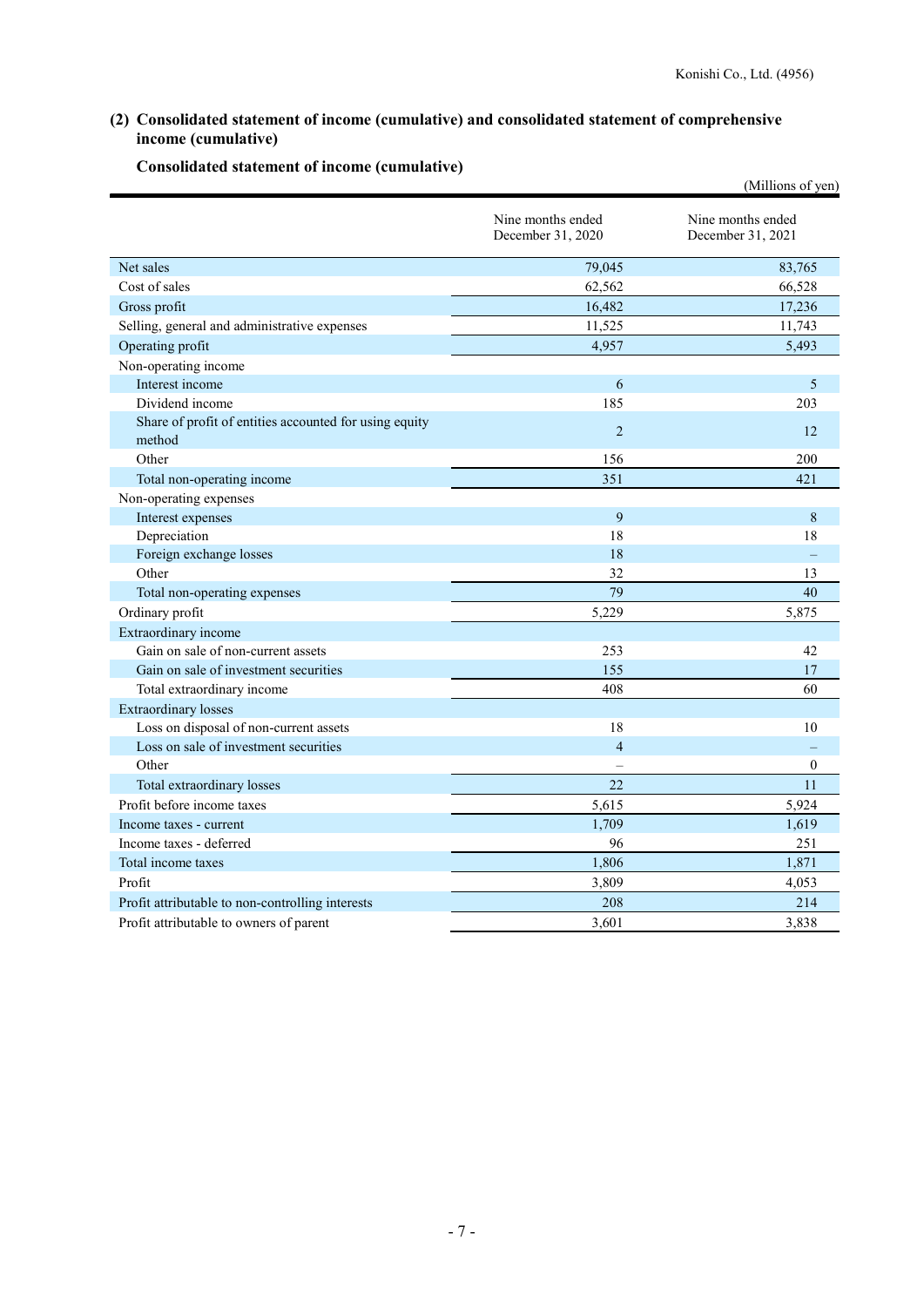# Consolidated statement of comprehensive income (cumulative)

|                                                                                      |                                        | (Millions of yen)                      |  |  |
|--------------------------------------------------------------------------------------|----------------------------------------|----------------------------------------|--|--|
|                                                                                      | Nine months ended<br>December 31, 2020 | Nine months ended<br>December 31, 2021 |  |  |
| Profit                                                                               | 3,809                                  | 4,053                                  |  |  |
| Other comprehensive income                                                           |                                        |                                        |  |  |
| Valuation difference on available-for-sale securities                                | 1,124                                  | (25)                                   |  |  |
| Deferred gains or losses on hedges                                                   | $\theta$                               | 0                                      |  |  |
| Foreign currency translation adjustment                                              | (24)                                   | 253                                    |  |  |
| Remeasurements of defined benefit plans, net of tax                                  | 69                                     | (13)                                   |  |  |
| Share of other comprehensive income of entities<br>accounted for using equity method | (6)                                    | 5                                      |  |  |
| Total other comprehensive income                                                     | 1,162                                  | 220                                    |  |  |
| Comprehensive income                                                                 | 4,972                                  | 4,273                                  |  |  |
| Comprehensive income attributable to                                                 |                                        |                                        |  |  |
| Comprehensive income attributable to owners of parent                                | 4,603                                  | 4,022                                  |  |  |
| Comprehensive income attributable to non-controlling<br>interests                    | 368                                    | 250                                    |  |  |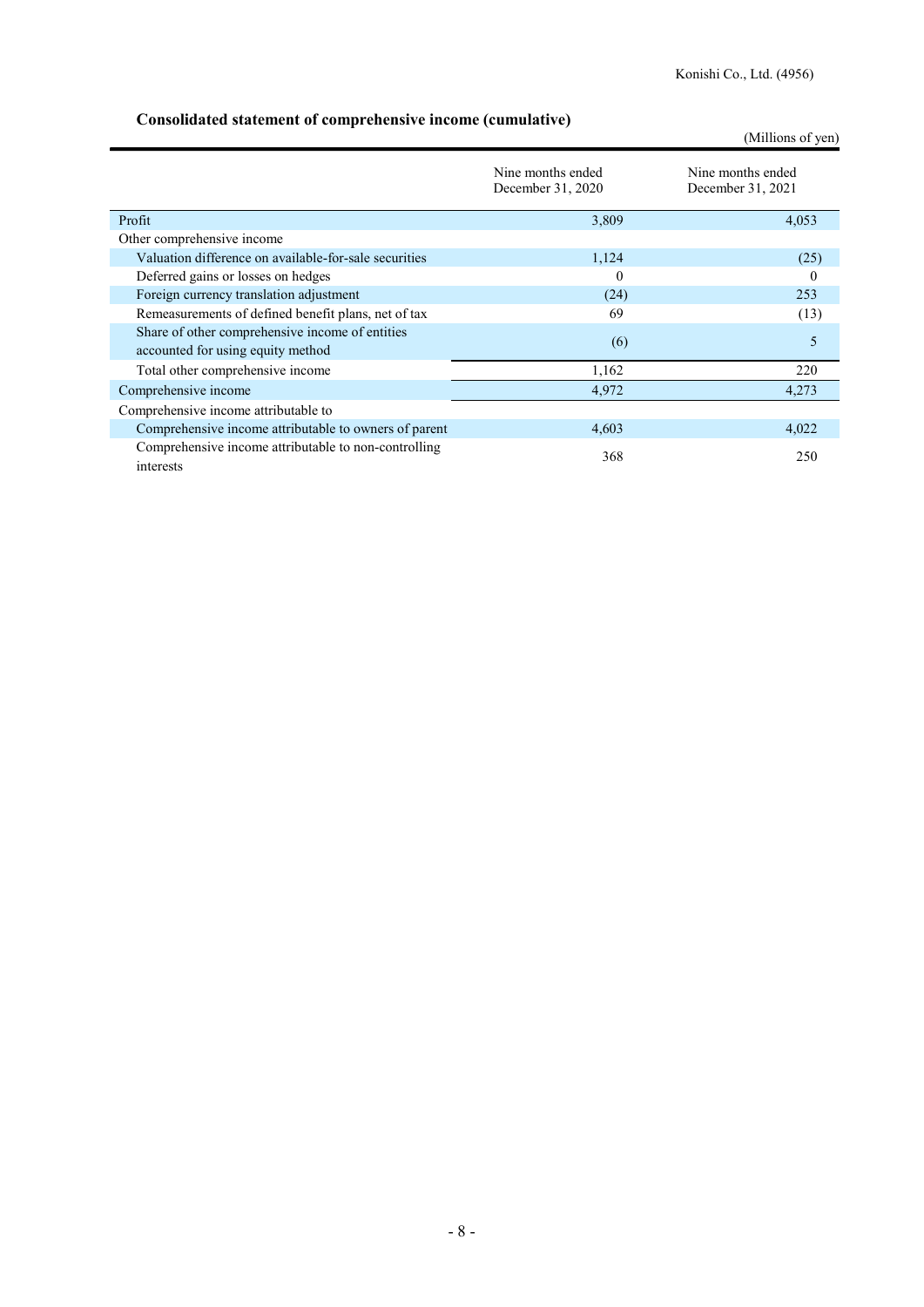## (3) Notes to quarterly consolidated financial statements

Notes on premise of going concern

Not applicable.

Notes on significant changes in the amount of shareholders' equity

Not applicable.

### Changes in accounting policies

Application of Accounting Standard for Revenue Recognition and relevant revised ASBJ regulations

The Company has applied the "Accounting Standard for Revenue Recognition" (ASBJ Statement No. 29, March 31, 2020) and relevant revised ASBJ regulations effective from the beginning of the first quarter of the current fiscal year, and it has recognized revenue at the time the control of promised goods or services is transferred to the customer at the amount expected to be received upon exchange of said goods or services.

The major revisions due to the application of the accounting standard are as follows.

(1) Revenue recognition for agent transactions

Regarding revenue from the sale of products mainly in the Bond Business and the Chemicals Business, the Company previously recognized the total amount of consideration received from customers as revenue. However, for transactions in which the Company's role in providing goods to customers is that of an agent, the Company has changed to recognizing revenue as the net amount received from the customer less the amount paid to the supplier of the goods.

(2) Revenue recognition for construction contracts

In the past, the percentage-of-completion method was applied to construction contracts in the Construction Business if the outcome of the contracted work was deemed certain, while the completedcontract method was applied to construction contracts that did not meet this requirement. However, the Company has changed its method to recognizing revenue over a certain period of time as performance obligations are satisfied. If the extent of progress toward satisfaction of the performance obligation cannot be reasonably measured, revenue is recognized only to the extent of the actual cost incurred. If the period between the date of commencement of the transaction in the contract and the time when the performance obligation is expected to be fully satisfied is very short, the Company does not recognize revenue over a certain period of time but recognizes revenue when the performance obligation is fully satisfied.

(3) Revenue recognition for transactions including variable consideration

In the past, rebates, etc., mainly in the Bond Business and the Chemicals Business, were deducted from net sales when the amount was fixed. However, the method has been changed to reflect these components in the transaction price only to the extent that it is highly probable that there will be no significant reversal of the accumulated amount of revenue recognized when the uncertainty regarding variable consideration is subsequently resolved. In addition, sales discounts, which were previously recorded as non-operating expenses, are now deducted from net sales.

This change in accounting policy has been applied retrospectively in principle, and the quarterly consolidated financial statements and consolidated financial statements for the same period of the previous fiscal year and the previous fiscal year adjusted retrospectively.

As a result, net sales, cost of sales, operating profit, and non-operating expenses for the first nine months ended December 31, 2020 decreased by 18,299 million yen, 18,135 million yen, 163 million yen, and 151 million yen, respectively, and ordinary profit and profit before income taxes decreased by 12 million yen each, compared with the results before the retrospective application.

As a result of the cumulative effect being reflected in the net assets at the beginning of the previous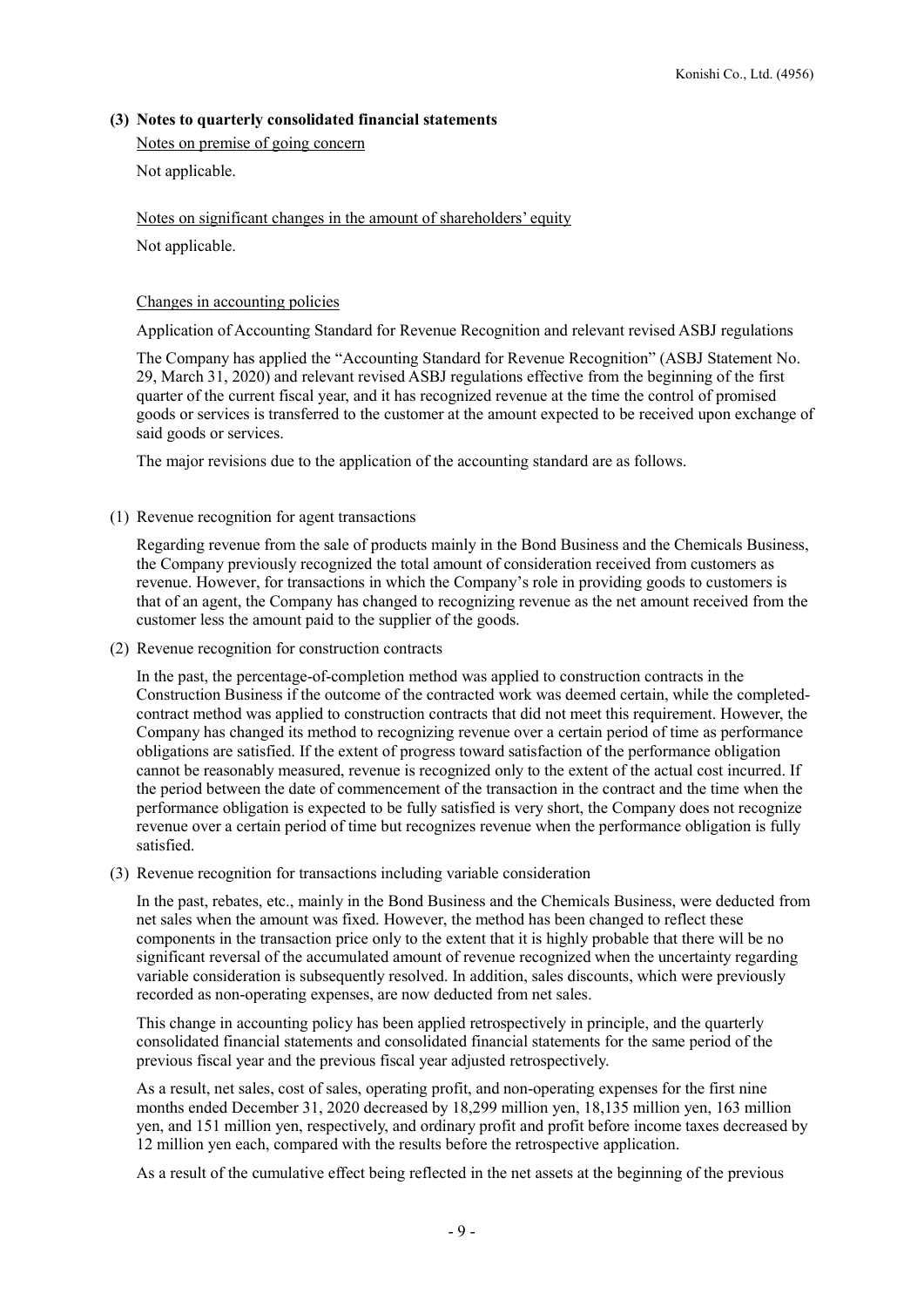$\alpha$  curves of  $\alpha$ 

fiscal year, the balance of retained earnings at the beginning of the previous fiscal year decreased by 42 million yen.

Due to the application of the Accounting Standard for Revenue Recognition and relevant revised ASBJ regulations, "Notes and accounts receivable - trade," which was presented in "Current assets" in the consolidated balance sheet for the previous fiscal year, is now included in "Notes and accounts receivable - trade, and contract assets" from the first quarter of the current fiscal year.

Application of Accounting Standard for Fair Value Measurement and Its Implementation Guidance

The Company applied the "Accounting Standard for Fair Value Measurement" (ASBJ Statement No. 30, July 4, 2019) and its implementation guidance from the beginning of the first quarter of the current fiscal year. Furthermore, the Company will prospectively apply the new accounting policies prescribed by the Accounting Standard for Fair Value Measurement and its implementation guidance in accordance with the transitional treatments prescribed in Paragraph 19 of the Accounting Standard for Fair Value Measurement and Paragraph 44-2 of the Accounting Standard for Financial Instruments (ASBJ Statement No. 10, July 4, 2019). The resulting effect on the quarterly consolidated financial statements is nothing.

### Segment information

1. Disclosure of net sales and profit or loss by reportable segment

Nine months ended December 31, 2020

| (Millions 01 yen)                          |             |           |                     |        |                   |        |                         |                                                             |
|--------------------------------------------|-------------|-----------|---------------------|--------|-------------------|--------|-------------------------|-------------------------------------------------------------|
|                                            |             |           | Reportable segments |        |                   |        | Adjustments<br>(Note) 2 | Amount in                                                   |
|                                            | <b>Bond</b> | Chemicals | Construction        | Total  | Other<br>(Note) 1 | Total  |                         | consolidated<br>statement of<br><i>n</i> come<br>$(Note)$ 3 |
| Net sales                                  |             |           |                     |        |                   |        |                         |                                                             |
| Revenues from<br>(1)<br>external customers | 43,847      | 20,307    | 14,696              | 78,851 | 193               | 79,045 | $\qquad \qquad$         | 79,045                                                      |
| (2)<br>Intersegment sales<br>and transfers | 252         | 79        |                     | 332    | 63                | 395    | (395)                   |                                                             |
| Total                                      | 44,100      | 20,386    | 14,696              | 79,183 | 256               | 79,440 | (395)                   | 79,045                                                      |
| Segment profit                             | 3,595       | 397       | 809                 | 4,802  | 147               | 4,949  | 7                       | 4,957                                                       |

Notes: 1. The "Other" category is a business segment not included in reportable segments, and includes the real estate rental business.

2. Adjustments of segment profit represent eliminations for intersegment transactions.

3. Segment profit is adjusted with operating profit in the consolidated statement of income.